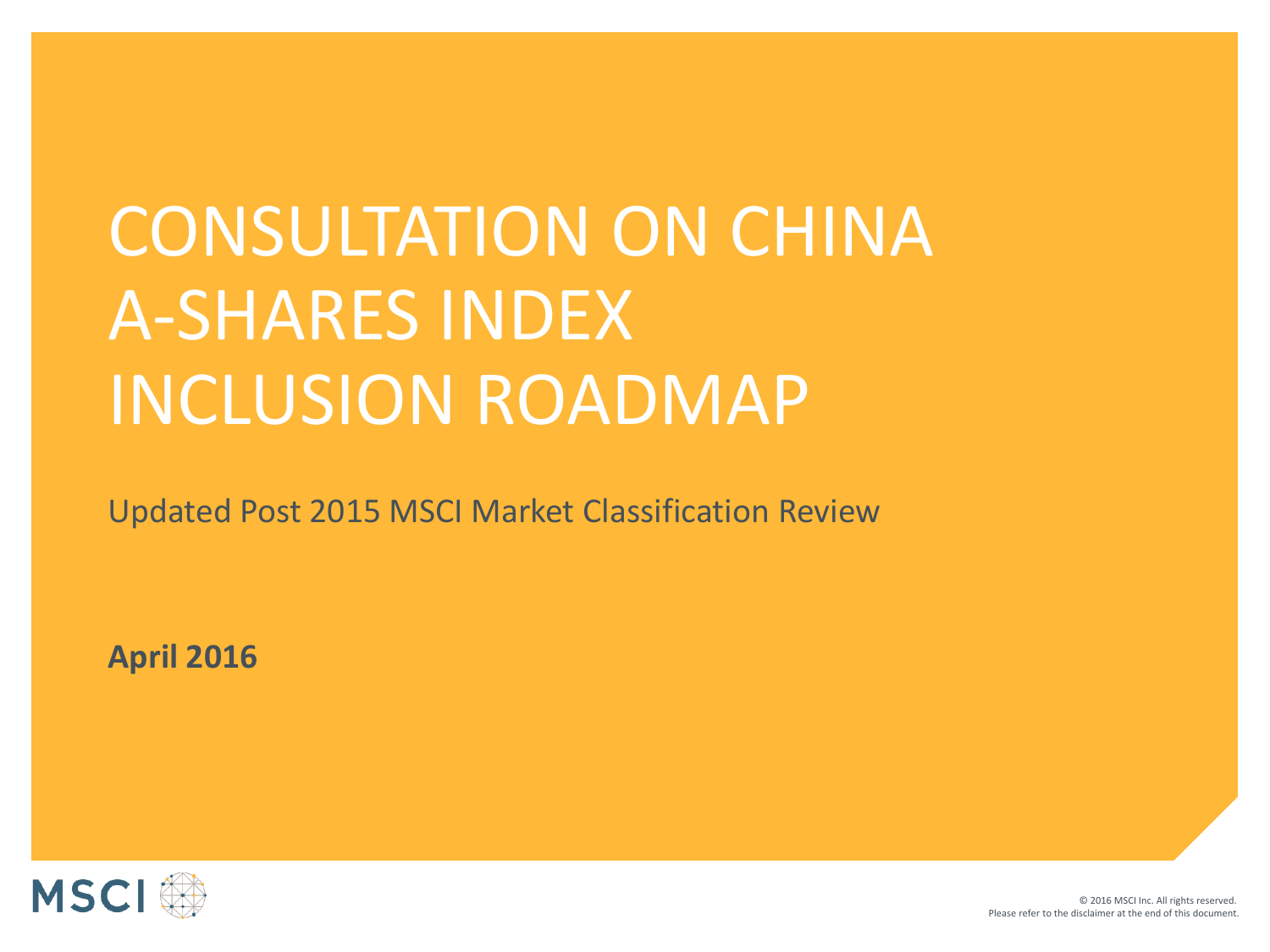#### BACKGROUND

- In June 2015, MSCI announced that China A-shares will remain on the 2016 review list for potential inclusion into Emerging Markets.
- While the overall market accessibility of A shares had improved significantly over the years, the 2015 consultation feedback identified three **critical** accessibility issues:
	- ─ *Quota allocation process*
	- ─ *Capital mobility restrictions*
	- ─ *Beneficial ownership of investments*
- International institutional investors continue to be concerned by the liquidity and replication risk that may result from potential renewed voluntary suspensions in trading on the local stock exchanges of mainland Chinese companies.
- MSCI has also been discussing for some time with local Chinese stock exchanges the existence of anti-competitive clauses restricting the launch of financial products by any financial institution on any stock exchange internationally if these products are linked to indexes that include China A-Shares.

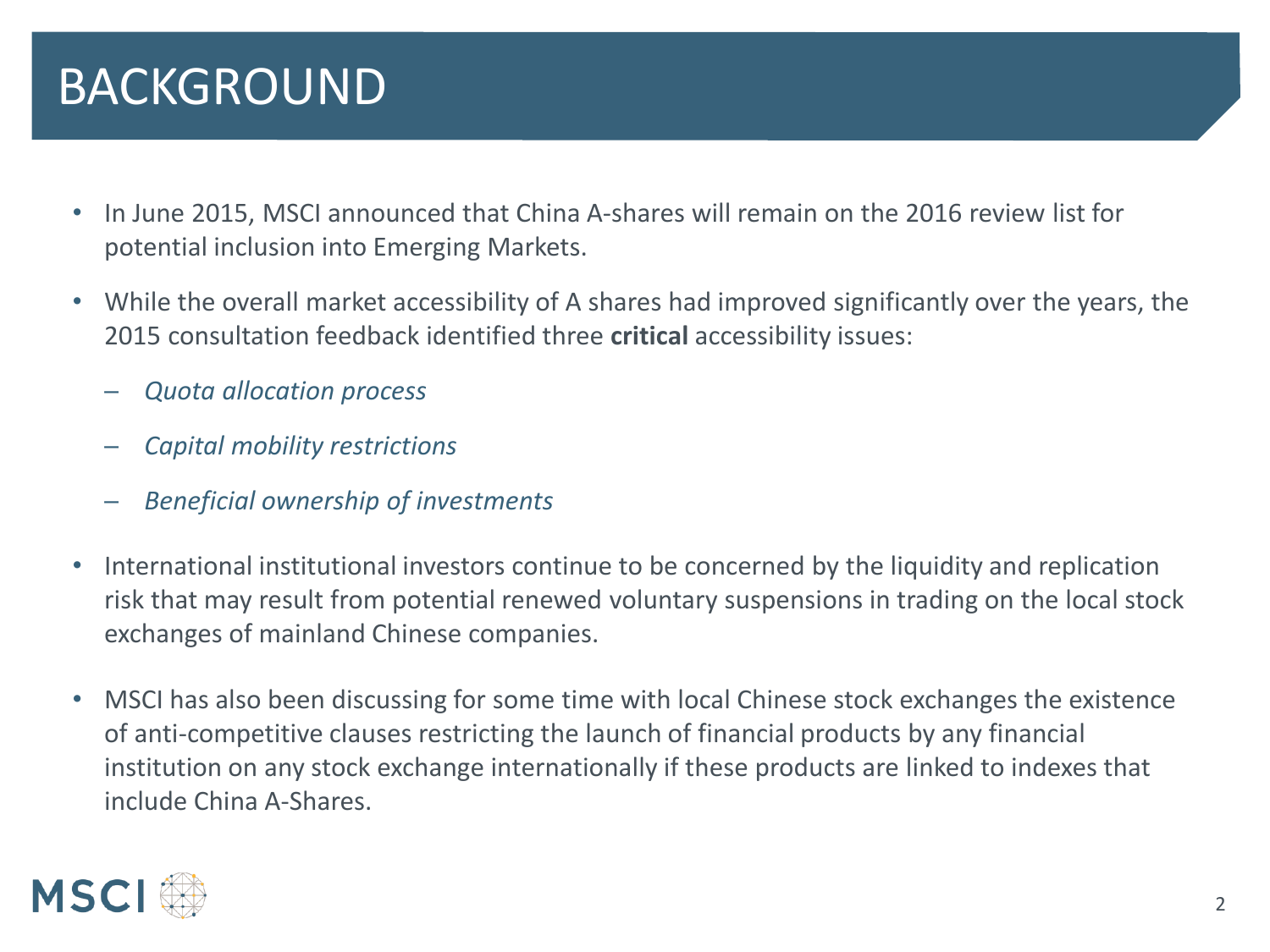# KEY HIGHLIGHTS OF 2016 PROPOSAL

MSCI is maintaining the proposal for a 5% partial inclusion of China A-shares into the MSCI Emerging Markets Index effective in June 2017 in one single phase.

The 5% partial inclusion approximates 1.1% weight of China A shares in the MSCI Emerging Markets Index.

- MSCI has been working closely with the Chinese regulators to seek resolutions on the remaining market accessibility issues. Since June 2015, MSCI continues to observe positive market opening measures being announced and implemented :
	- *1. Linking QFII quota allocation to investment fund size*
	- *2. Relaxation of capital mobility restrictions under the QFII scheme*
	- *3. Simplification of the QFII application and quota granting process*
	- *4. Expansion of RQFII program from 12 cities to 16 cities*
- In addition, the planned CCASS enhancements of Shanghai-Hong Kong Connect to support same day stock and money (RMB) settlement finality and the potential launch of the Shenzhen-Hong Kong Stock Connect are expected to further improve the overall accessibility of China A-shares for international institutional investors.

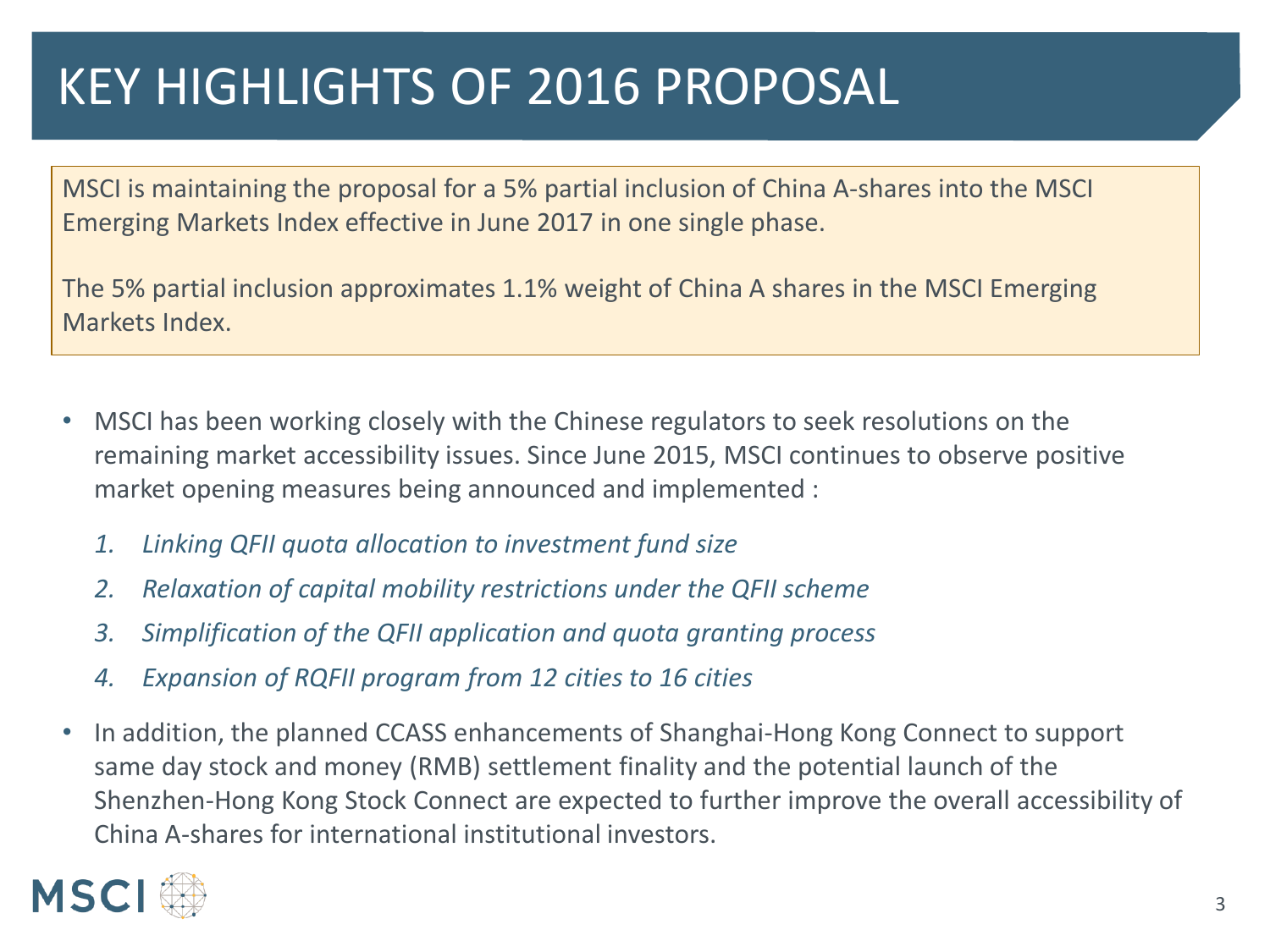# QUOTA AND CAPITAL MOBILITY

• MSCI views the recent QFII policy changes announced by SAFE largely resolve, at least on paper, the critical accessibility issues on quota and capital mobility

|                                                 | Remaining concerns to be addressed<br>since 2015 Annual Review                                                                      | Newly implemented accessibility enhancement<br>policies                                                                                                                                                               |  |
|-------------------------------------------------|-------------------------------------------------------------------------------------------------------------------------------------|-----------------------------------------------------------------------------------------------------------------------------------------------------------------------------------------------------------------------|--|
| <b>Quota Allocation</b><br>Process (QFII/RQFII) | Ability to access quota commensurate with the<br>$\bullet$<br>size of assets under management                                       | ✓ Base quota is now linked to AUM ranging from US\$20mn to<br>US\$5bn.<br>√ Quota exceeding US\$5bn subject to SAFE approval                                                                                          |  |
|                                                 | Ability to secure additional quota with certainty<br>$\bullet$<br>should the need arise                                             | √ No requirement for quota top-up unless it exceeds US\$5bn<br>√ Quota exceeding US\$5bn subject to SAFE approval                                                                                                     |  |
|                                                 | A more streamlined, transparent and predictable<br>quota allocation process                                                         | $\checkmark$ Base quota automatically obtained based on AUM through<br>filing with SAFE                                                                                                                               |  |
| Capital Mobility                                | Extension of daily liquidity for all investment<br>$\bullet$<br>vehicles, including open-ended funds, ETFs and<br>separate accounts | $\checkmark$ Remittance period for QFIIs is removed<br>$\checkmark$ Repatriation for QFIIs shortened to daily<br>$\checkmark$ Separated Accounts no longer treated as closed-end fund<br>and enjoy daily repatriation |  |
| Restrictions<br>(QFII/RQFII/Stock<br>Connect)   | Removal of capital lock-up and repatriation<br>restrictions on QFII/RQFII                                                           | $\checkmark$ Lock up period shortened from 1 year to 3 months<br>❖ Monthly repatriation of 20% of NAV remain unchanged                                                                                                |  |
|                                                 | Elimination of potential trading uncertainty due to<br>$\bullet$<br>daily limit on the Stock Connect                                | ❖ Pending clarification                                                                                                                                                                                               |  |

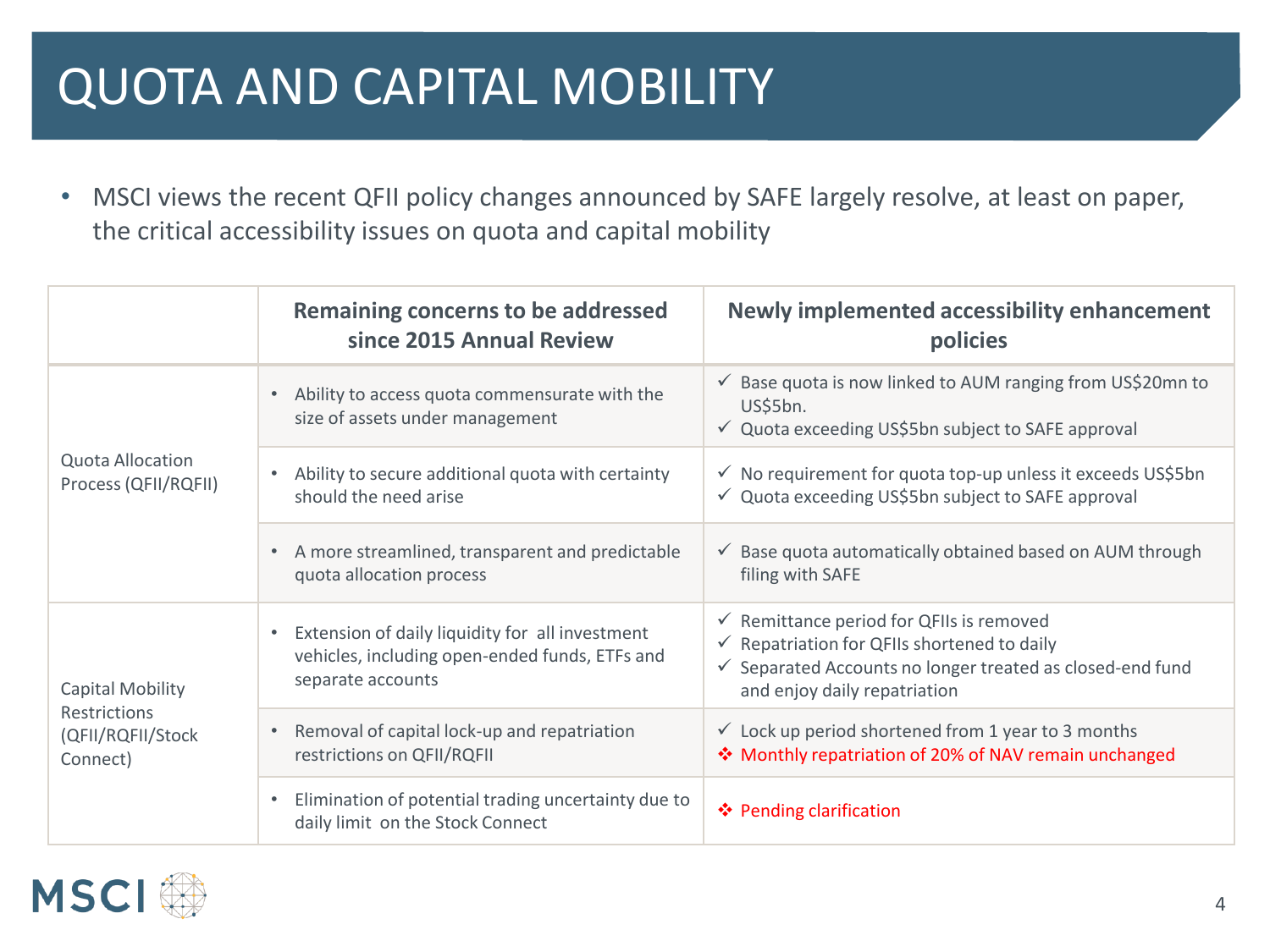#### REMAINING ACCESSIBILITY ISSUES TO BE ADDRESSED

• The beneficial ownership issue on separate accounts, the widespread voluntary suspension practices and the anti-competitive measures imposed by the local Chinese stock exchanges which limit the fund vehicles available to international investors are the only remaining critical issues that need to be adequately addressed to alleviate investors concern.

|                                    | <b>Outstanding Issues</b>                                                                                                                                                                                                                                                     | <b>Current Status</b>                                                                                                                                                |  |  |
|------------------------------------|-------------------------------------------------------------------------------------------------------------------------------------------------------------------------------------------------------------------------------------------------------------------------------|----------------------------------------------------------------------------------------------------------------------------------------------------------------------|--|--|
| <b>Beneficial Ownership</b>        | Current QFII/RQFII framework does not provide a clear<br>recognition on the ultimate beneficial ownership of assets<br>under separate accounts.                                                                                                                               | $\checkmark$ Client names can be now included in<br>QFII/RQFII separated accounts<br>❖ Pending further clarification update from<br>the CSRC                         |  |  |
| Widespread voluntary<br>suspension | Widespread voluntary suspension practices prevented normal<br>market trading activities and caused liquidity and replication<br>concern.                                                                                                                                      | $\checkmark$ SSE plans to limit suspensions to no longer<br>than three months<br>❖ Pending further regulatory measures on<br>limiting voluntary suspension practices |  |  |
| <b>Anti-competitive clauses</b>    | Existence of a provision that all financial products (including<br>Exchange Traded Funds) linked to an index containing China A<br>Shares need to be pre-approved by the local Chinese stock<br>exchanges even if listed internationally is unique among<br>emerging markets. | ❖ Pending resolution by the local Chinese<br>stock exchanges                                                                                                         |  |  |

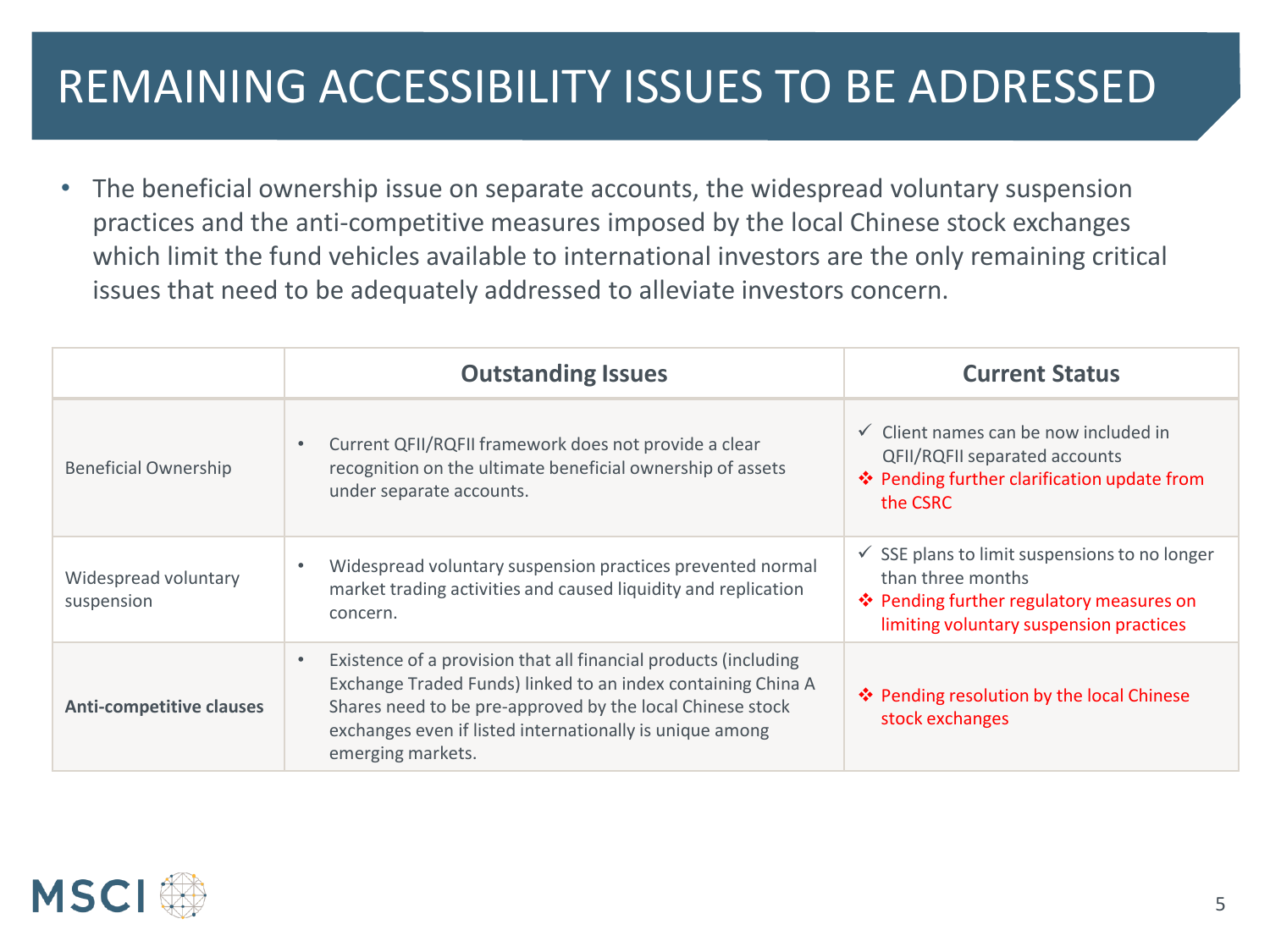#### PROPOSAL FOR 5% INITIAL INCLUSION REMAINS INTACT

- MSCI is maintaining its proposal to include China A-shares in the MSCI China Index in steps starting with a partial Inclusion Factor of 5%
	- ─ The inclusion in the MSCI China Index would be reflected in its corresponding composite indexes, including the MSCI Emerging Markets Index, simultaneously
	- The pro forma MSCI China Index would be constructed based on one integrated China equity universe comprising A-shares, B-shares, H-shares, Red-chips, P-chips and Overseas listed China companies
	- ─ A 5% Inclusion Factor would be applied to the FIF-adjusted market capitalization of China A-shares in the pro forma MSCI China Index
	- ─ The free float-adjusted market capitalization of China A-shares would be evaluated based on the Foreign Inclusion Factor (FIF) subject to a 30% Foreign Ownership Limit (FOL)
	- The implementation of this proposal would coincide with the May 2017 Semi-Annual Index Review
	- $-$  Any subsequent increase in the Inclusion Factor of China A-shares in the MSCI Emerging Markets would be subject to positive market liberalization developments and public consultation with market participants
- Please note that this proposal may or may not lead to any changes to the MSCI Indexes **MSC**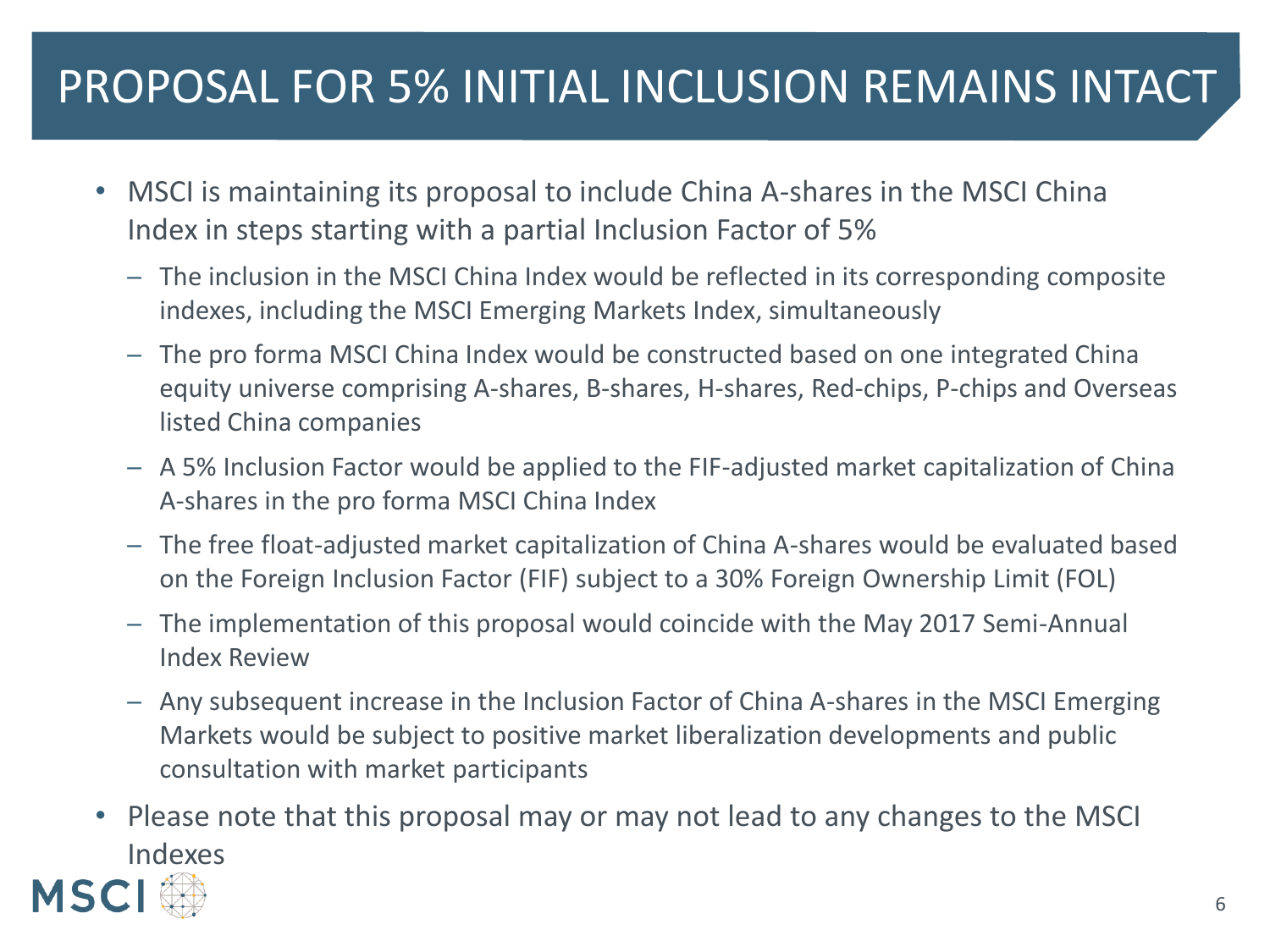## POSSIBLE INDEX INCLUSION ROADMAP OF CHINA A-**SHARES**



• **Alignment of International accessibility standards**

Data as of March 30, 2016

\* The percentage number refers to the Inclusion Factor applied to the free float-adjusted market capitalization of China A share constituents in the pro forma MSCI China Index. China A-share securities are subject to a foreign ownership limit of 30% # Overseas listed Chinese companies were included in Nov 2015

**constraints**

**and other market accessibility** 

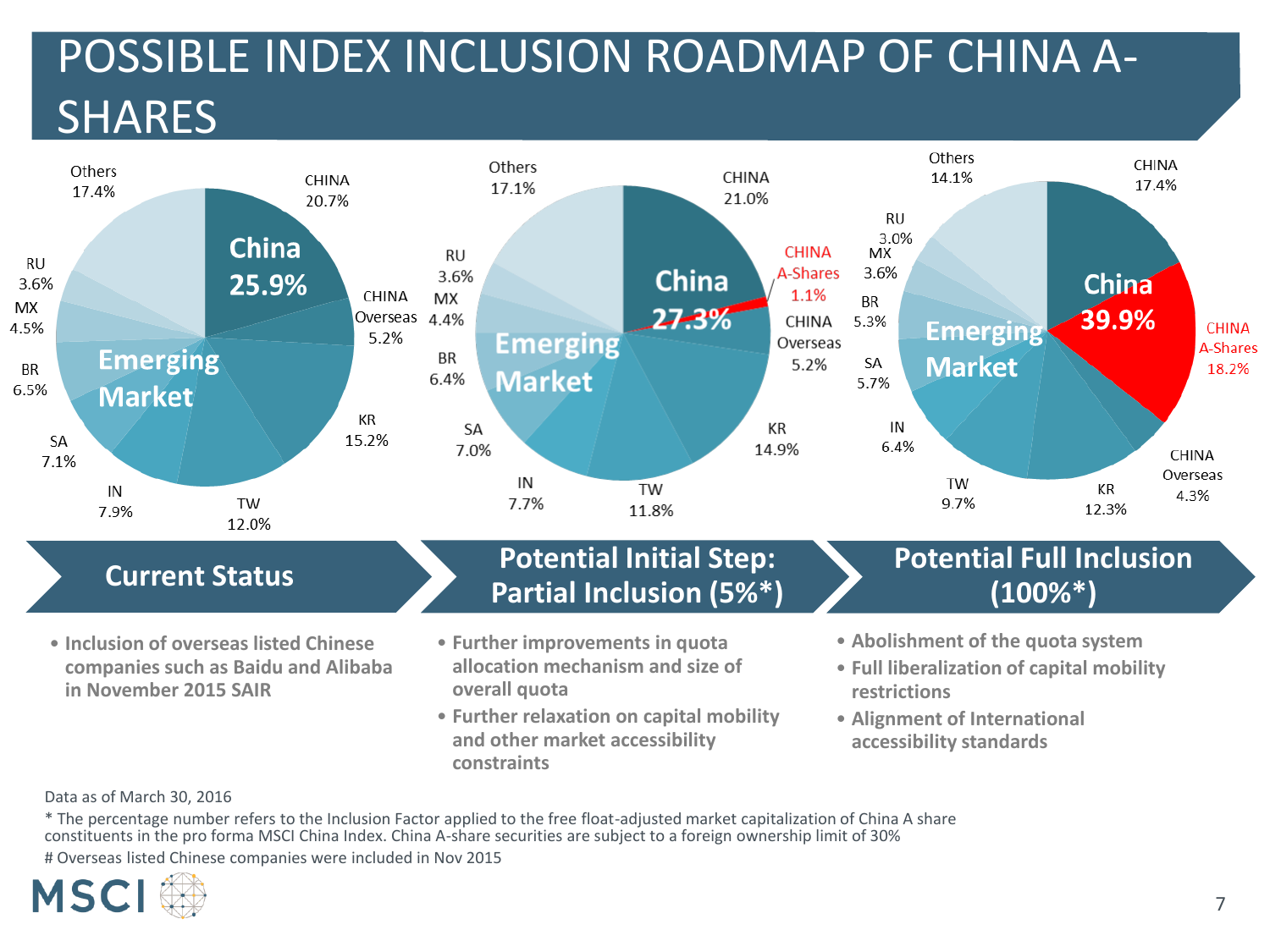#### TRANSITION ANALYSIS

- If the partial inclusion proposal is accepted, the number of constituents in the MSCI China Index would increase from 155 to 609 with a majority of new constituents coming from A shares.  $1$
- The estimated one way index turnover will be 7.2%, comparable to the first-phase transition of overseas listed China ADRs in November 2015.

|                                  |        | <b>Current Standard</b>  |        | Pro forma (IF* = $5\%$ ) |                |                | # Securities |  |
|----------------------------------|--------|--------------------------|--------|--------------------------|----------------|----------------|--------------|--|
|                                  | Weight | # Sec                    | Weight | # Sec                    | 1 way Turnover | Add            | Del          |  |
| <b>MSCI China A</b>              | 100%   | 804                      | 100%   | 421                      | 27.69%         | $\blacksquare$ | 383          |  |
| Large Cap                        | 67.8%  | 302                      | 84.4%  | 271                      |                | 5              | 36           |  |
| Mid Cap                          | 32.2%  | 502                      | 15.6%  | 150                      |                | 25             | 377          |  |
| <b>MSCI China A IMI</b>          | 100%   | 1969                     | 100%   | 1910                     | 20.28%         | 145            | 204          |  |
| Large Cap                        | 51.9%  | 302                      | 54.8%  | 271                      |                | 5              | 36           |  |
| Mid Cap                          | 24.7%  | 502                      | 10.2%  | 150                      |                | 25             | 377          |  |
| Small Cap                        | 23.4%  | 1165                     | 35.0%  | 1489                     |                | 329            | 5            |  |
| <b>MSCI China</b>                | 100%   | 155                      | 100%   | 609                      | 7.19%          | 454            |              |  |
| A Shares                         | 0.0%   | 0                        | 4.0%   | 421                      | 4.03%          | 421            | 0            |  |
| <b>B</b> Shares                  | 0.3%   | 2                        | 0.5%   | 4                        | 0.15%          | $\overline{2}$ | 0            |  |
| H Shares                         | 40.8%  | 74                       | 38.6%  | 83                       | 0.70%          | 9              | 0            |  |
| Red Chip                         | 19.6%  | 31                       | 18.8%  | 37                       | 0.59%          | 6              | 0            |  |
| P Chip                           | 19.1%  | 34                       | 19.0%  | 47                       | 1.32%          | 13             | 0            |  |
| Overseas#                        | 20.1%  | 14                       | 19.1%  | 17                       | 0.41%          | 3              | 0            |  |
| <b>MSCI EM</b>                   |        | 835                      | 100%   | 1289                     | 1.97%          | 454            |              |  |
| A Shares                         |        |                          | 1.1%   | 421                      | 1.13%          | 421            |              |  |
| <b>MSCI EM (include LC only)</b> |        | 835                      | 100%   | 1139                     | 1.79%          | 304            |              |  |
| A Shares (include LC only)       |        | $\overline{\phantom{0}}$ | 0.8%   | 271                      | 0.95%          | 271            | -            |  |

Data as of March 30, 2016

1. The pro forma index constituents are based on the MSCI China A International Index.

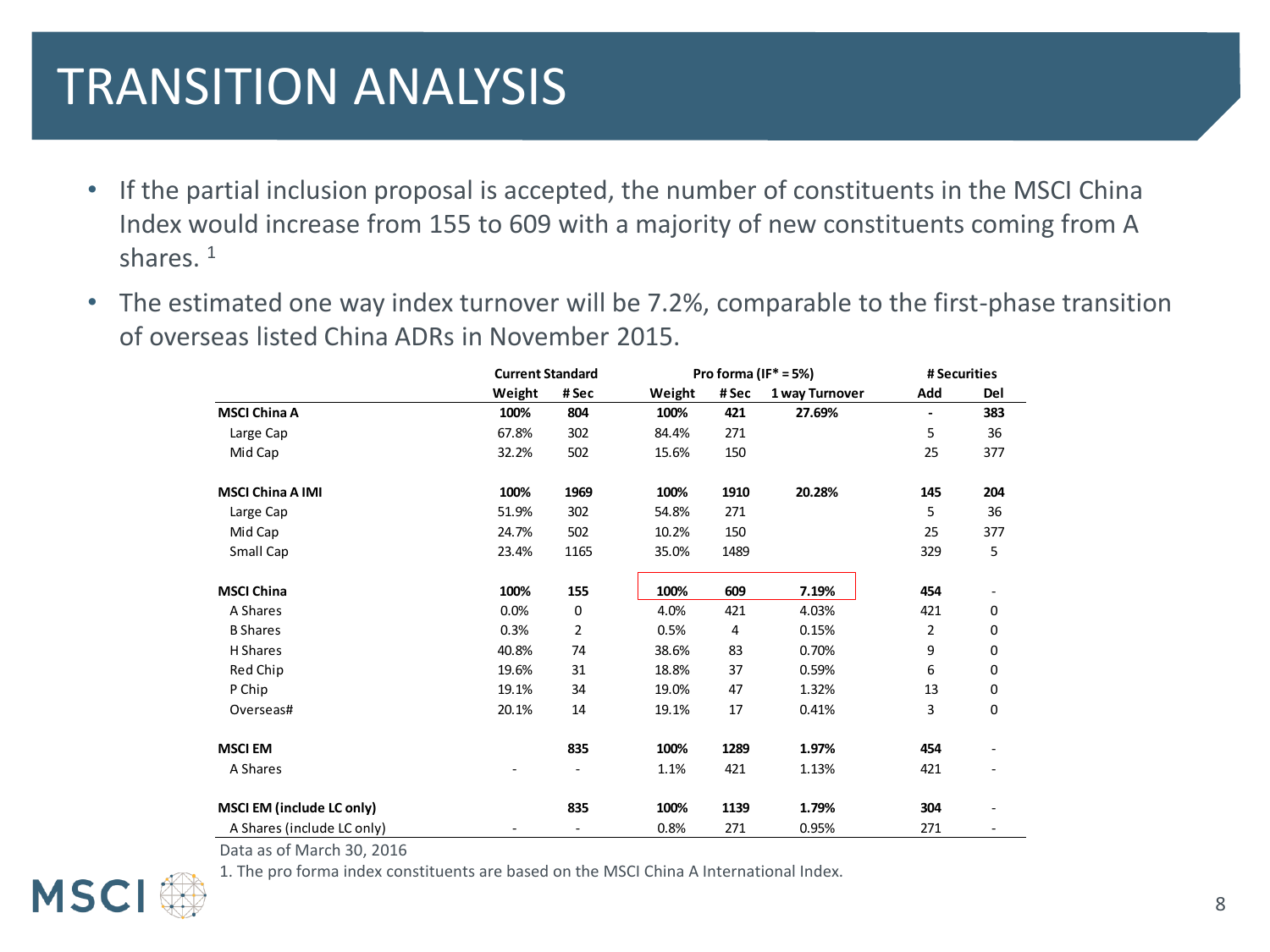# KEY DISCUSSION POINTS

- 1. What have been your experience with regards to the recent QFII policy relaxations with regards to quota and capital mobility?
- 2. Do you now see the policies align to a satisfactory resolution for China A-shares to be included in the MSCI Emerging Markets Index?
- 3. Given the QFII quota is now linked to the asset size of investors and potentially sufficient to cater for a larger allocation, does a 5% initial inclusion still represent a reasonable proposal ?
- 4. Would you agree with the proposed one-phase transition plan and implementation timeline?

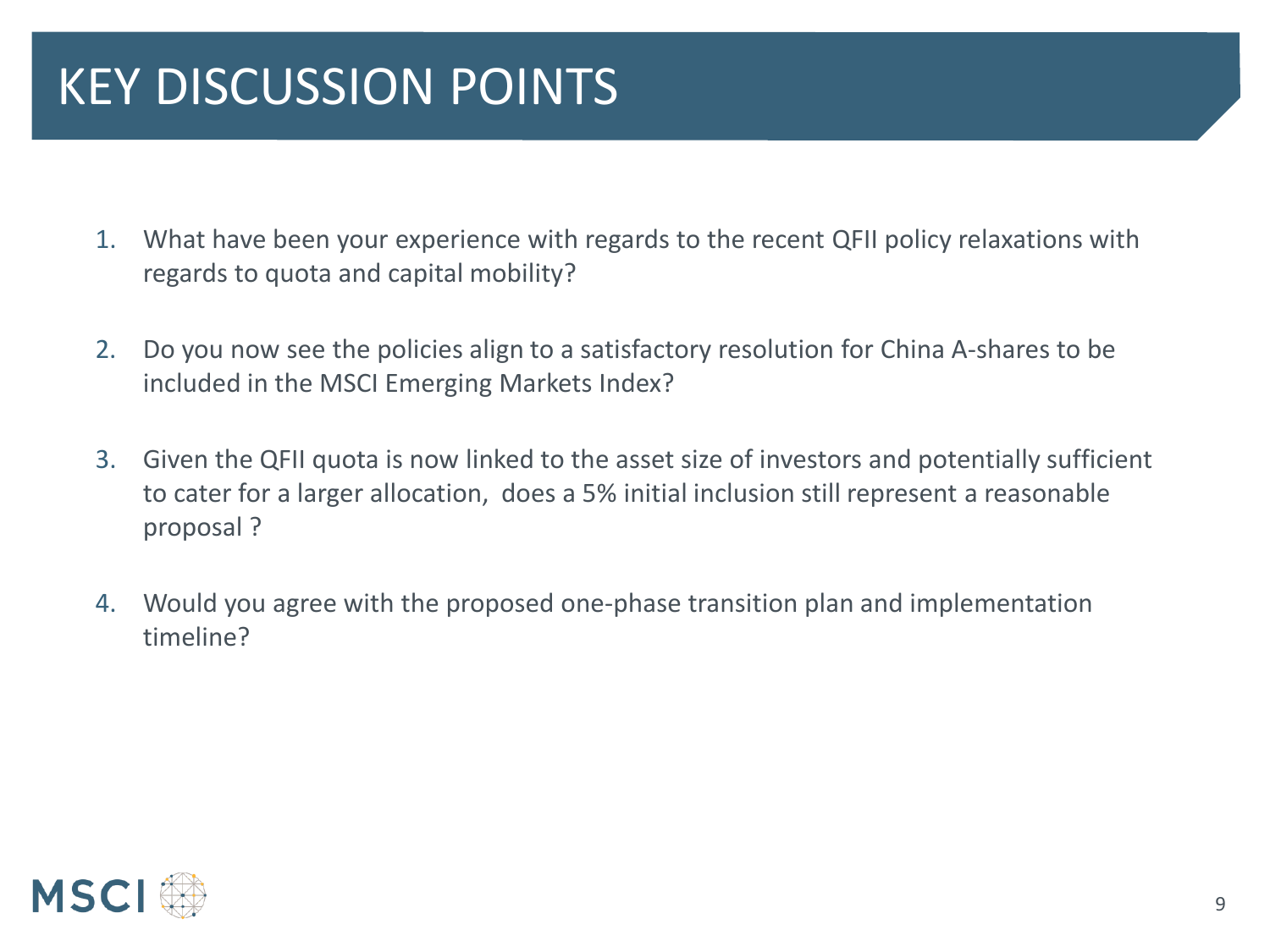# APPENDIX

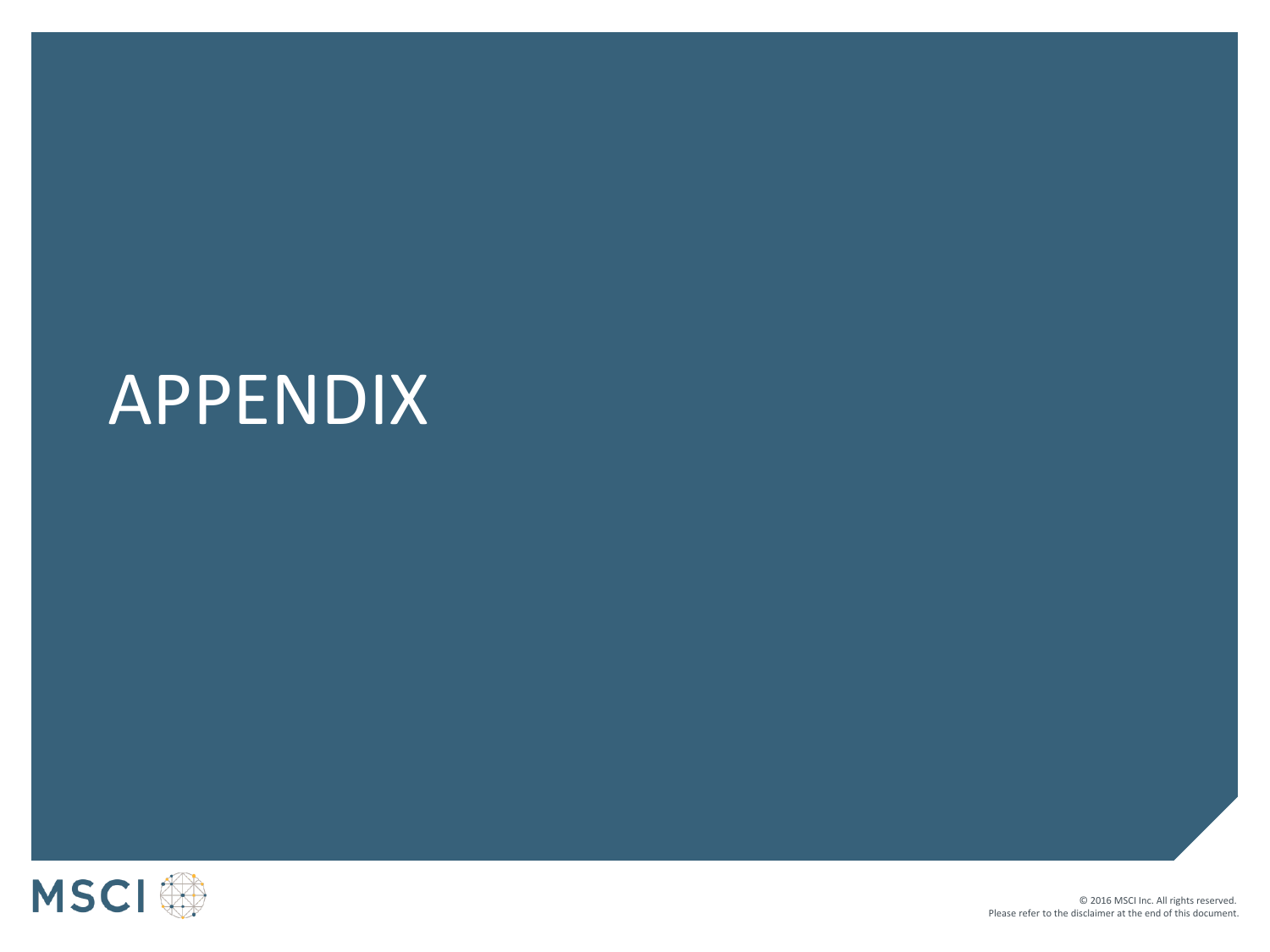# FOR EXISTING MSCI CHINA A INDEX CLIENTS

- Existing clients who benchmarked to the MSCI China A Index can consider transitioning to the MSCI China A International Index. The index is available since 2015.
- In addition, MSCI proposes to maintain the MSCI China A Index as a **domestic index** for clients who wish to gain a deeper and broader access to the China A-share opportunity set
	- ─ *Question: Does it make sense to disconnect the minimum size threshold with the MSCI Global Investable Market Indexes?*

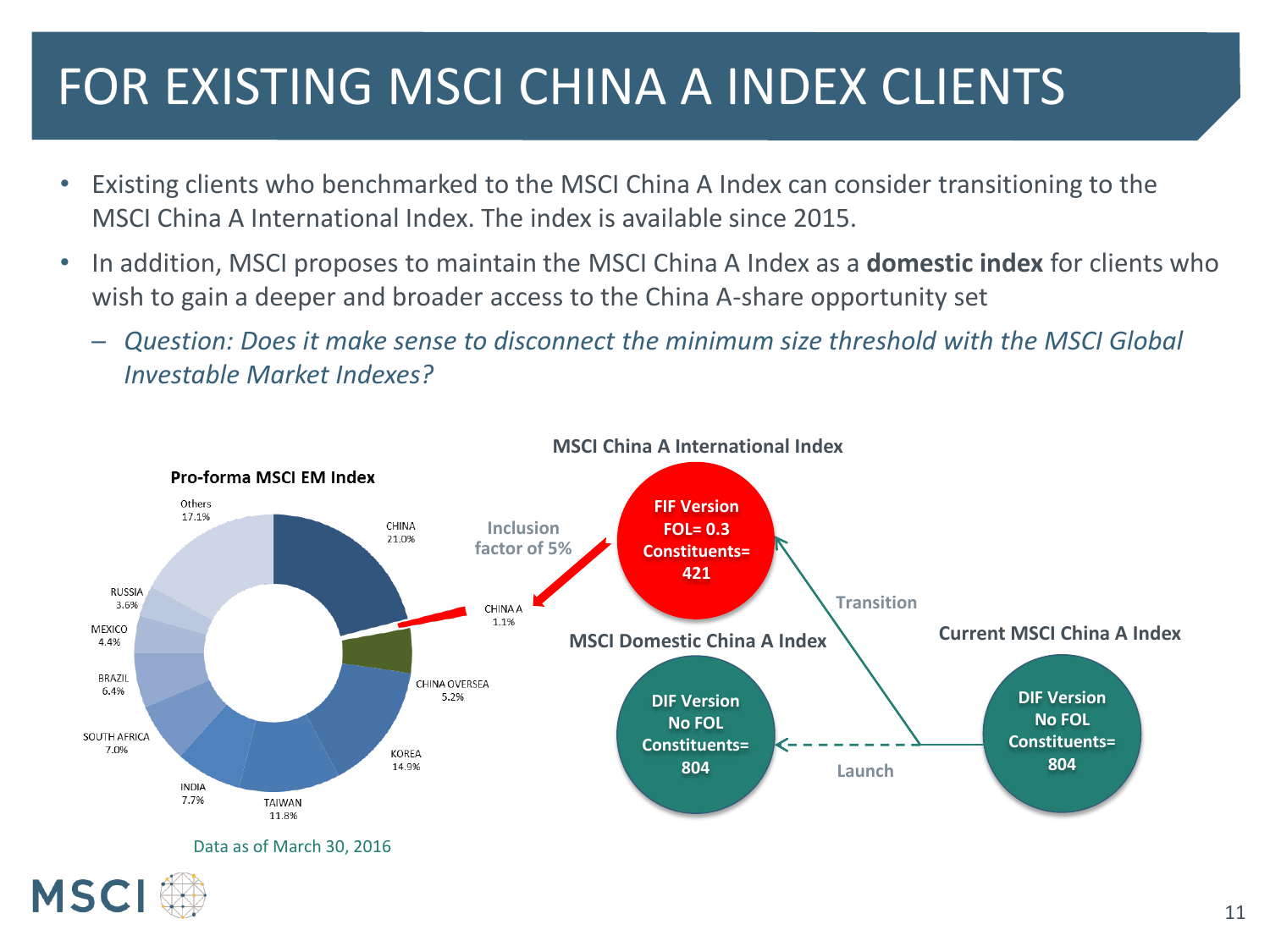#### KEY ACCESS CHANNELS TO CHINA A-SHARES

|                                                     | <b>RQFII</b>                                                                                                                                                         |                                                                                            | <b>QFII</b>                                                                                                                                                                                |                                                                                                                                                                    | <b>Stock Connect</b>                             |
|-----------------------------------------------------|----------------------------------------------------------------------------------------------------------------------------------------------------------------------|--------------------------------------------------------------------------------------------|--------------------------------------------------------------------------------------------------------------------------------------------------------------------------------------------|--------------------------------------------------------------------------------------------------------------------------------------------------------------------|--------------------------------------------------|
| <b>Eligible</b><br><b>Investors</b>                 | Institutional investors based in selected eligible<br>locations<br>Individual Quota: None                                                                            |                                                                                            | Institutional investors that meet certain operation<br>and AUM requirements<br>Base quota ranging from US\$20 million to US\$ 5<br>billion                                                 |                                                                                                                                                                    | All investors                                    |
| <b>Application</b><br><b>Process</b>                | Need license (CSRC) and quota (SAFE)<br>The process can range from weeks to months                                                                                   |                                                                                            | Applications for base quota will be filed with SAFE<br>via onshore custodians<br>Applications for quota exceeding US\$5 billion will<br>be required to apply to SAFE directly for approval |                                                                                                                                                                    | N.A.                                             |
| <b>Capital</b><br><b>Mobility</b>                   | <b>Open-Ended Funds:</b><br>-Repatriation: Daily<br>-Lock-up: None<br>-Remit Period: None<br>-Others: Quota<br>required to be used<br>within 1 year upon<br>approval | <b>Others:</b><br>-Repatriation: Monthly<br>-Lock-up: 1 year<br>-Remit Period: 6<br>months | <b>Open-Ended Funds:</b><br>-Repatriation: Daily<br>-Lock-up: 3 months<br>-Remit Period: N.A.<br>-Others: Monthly<br>repatriation cannot<br>exceed 20% of NAV of<br>previous year          | Others:<br>-Repatriation: Daily<br>-Lock-up: 1 year<br>-Remit Period: 6 months<br>-Others: Monthly<br>repatriation cannot<br>exceed 20% of NAV of<br>previous year | No restriction                                   |
| <b>Equity</b><br><b>Coverage</b><br><b>Universe</b> | All securities listed on Shanghai and Shenzhen Stock Exchanges                                                                                                       |                                                                                            |                                                                                                                                                                                            |                                                                                                                                                                    | 570+ stocks listed on<br>Shanghai Stock Exchange |

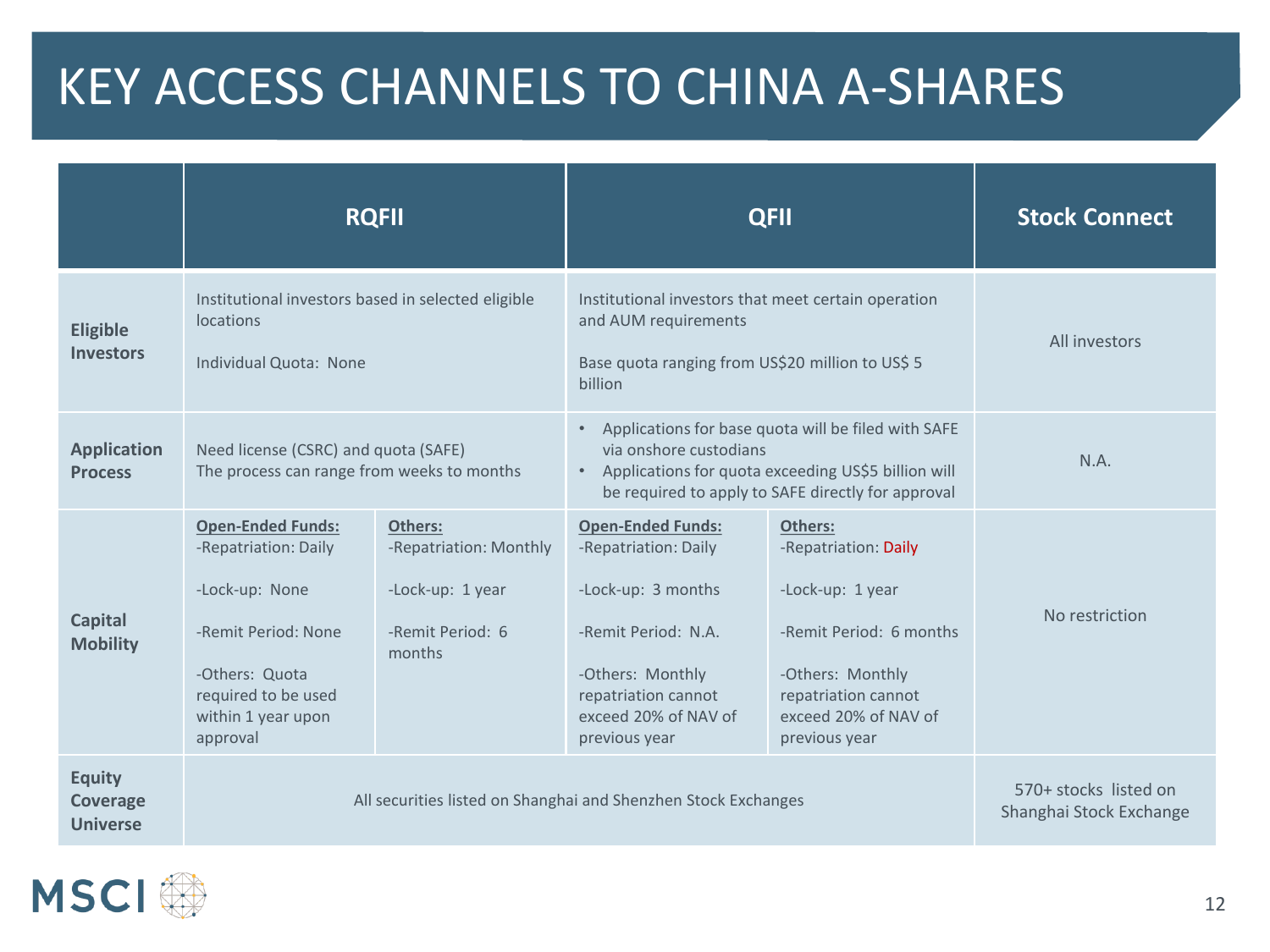#### POSSIBLE INDEX INCLUSION ROADMAP



Data as of March 30, 2016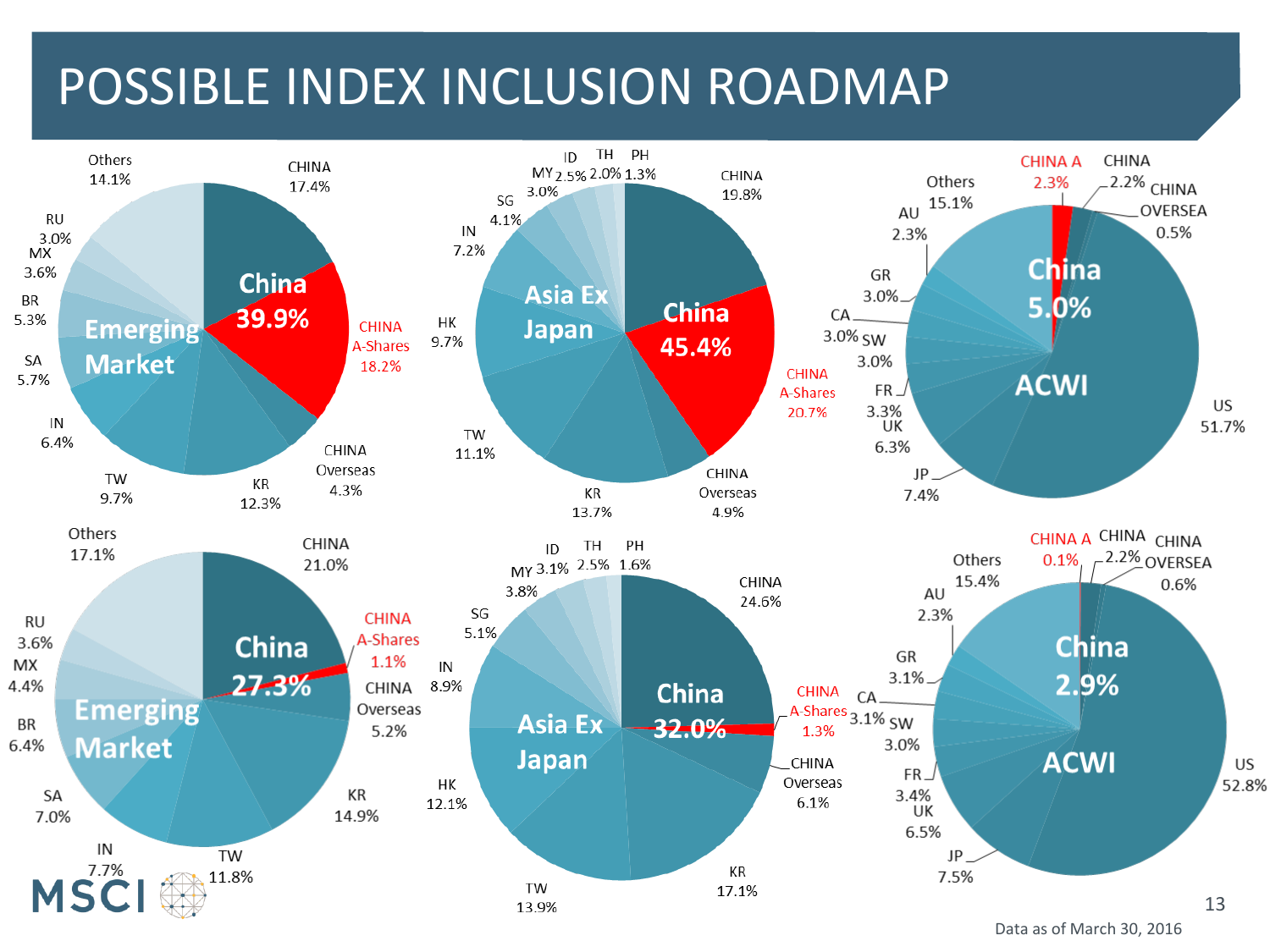For more than 40 years, MSCI's research-based indexes and analytics have helped the world's leading investors build and manage better portfolios. Clients rely on our offerings for deeper insights into the drivers of performance and risk in their portfolios, broad asset class coverage and innovative research.

Our line of products and services includes indexes, analytical models, data, real estate benchmarks and ESG research.

MSCI serves 97 of the top 100 largest money managers, according to the most recent P&I ranking.

For more information, visit us at [www.msci.com.](http://www.msci.com/)